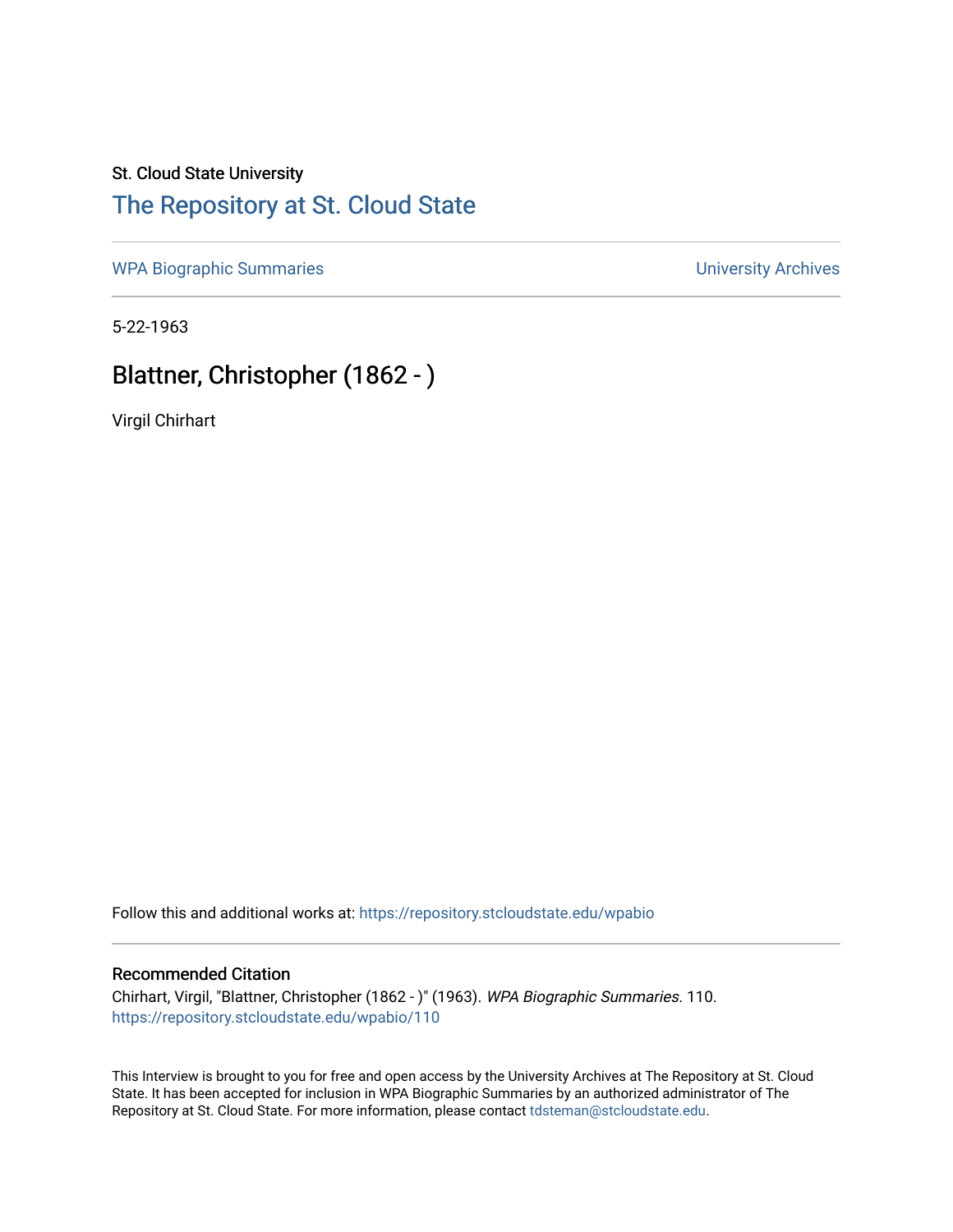BLATTNER, CHRISTOPHER J.

 $1.41$ 

### File No.  $1/3$

2126

Christopher J. Blattner was born May 21, 1862 at Ontaria, Canada, son of Christopher Sr. and Catherine Blattner. His father was born in Germany.

Mr. Blattner's first schooling was mostly picked up from other people and at the age of ten years he came to this state with his parents. He attended Saint Mary's school in Saint Cloud for one winter term. He then went to work on his father's farm situated north of Sauk Rapids in Benton County.

Mr. Blattner stayed on this farm until 1888 and it was while there that he witnessed the cyclone of 1886.

He says, "I was sitting on our back porch, cleaning my shot gun, as I had just bagged some duck. Glancing casually toward Saint Cloud. I was surprised to see a mass of strange looking clouds. They seemed odd so it was natural for me to take a look at them now and then. Suddenly a black funnel seemed to drop out of them and I could see debris flying in the air. I thought that it was a small whirl wind and that the boards were merely straw being blown about. That is how the cyclone of 1886 appeared to me. The next day we drove to Sauk Rapids and the first thing I saw was a two story house with the top story blown off even with the floor and there were three beds left standing and believe it or not the covers were not even ruffled the least bit, just another cyclone break."

In 1888 Mr. Blattner came to Saint Cloud and worked for McCormick Dearing Implement Company for fourteen years and International Harvester Company for three years.

December 31, 1885 he was married to Miss Margaret Scherbing of Saint Cloud by Father Wilkins at the home of the bride's father. Margaret (Scherbing) Blattner was born November 7, 1862 in the state of Illinois. Her parents were natives of Germany. Christopher and Margaret (Scherbing)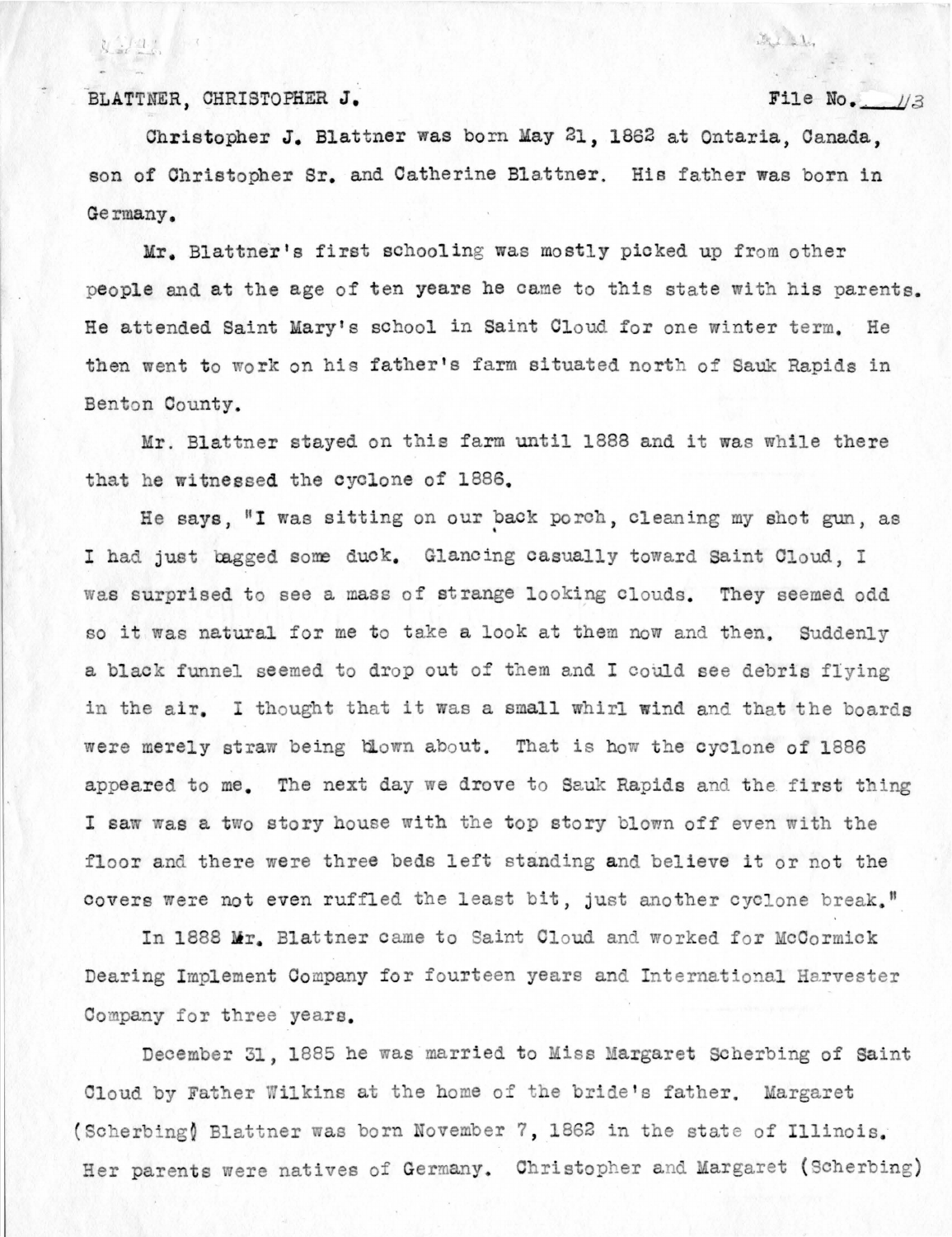$1.7512$ 

#### BLATTNER, CHRISTOPHER J.

#### Page 2 File No.

 $X \sim 4.$ 

Blattner had two children, George, born in 1887, who lived only two and one-half days, and Chester, born in 1894, he died at the age of eleven vears.

Mr. Blattner drove logs from the Platt River to Saint Cloud down the Mississippi River.

He recalls a log jam on the river, near the railroad bridge in Saint Cloud and extending to the Sauk Rapids bridge. The logs were jammed way to the bottom of the river and it took one week to clear it out.

The logs were sawyed by the H. A. Anderson Saw Mill, which was located across the river from the Teachers College. As logs grew scarce the log drivers had to wade along shore and fish out beached or grounded logs. When the ice was forming this was a very cold and disagreeable job.

> Interviewed: Christopher J. Blattner Date: May 22, 1936<br>By: Virgil Chirhart